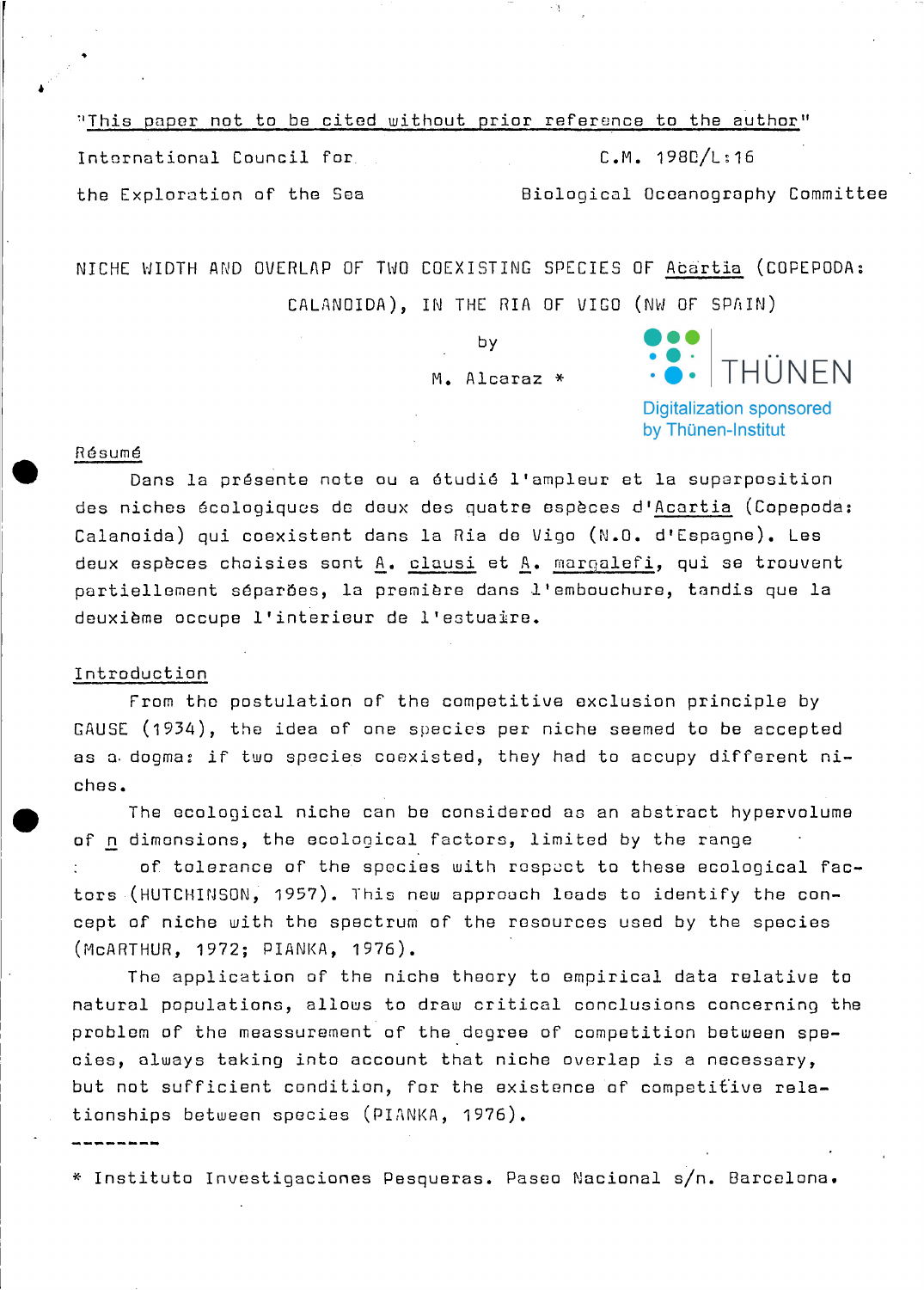The spatial distribution of the four Acartia species found in the Ria of Vigo (NW of Spain), suggests the existence of partial segregation along the stuary, following the gradient of some environmental factors (ALCARAZ, 1976, 1977). Two species are concentrated mainly at the ends of the ria: A. margalefi at the head, and A. clausi at the mouth, but c08xist in the middle part.

This paper deals with the analysis of the niche width and overlap of these two species and the study of the possible competitive relationships between them.

### Methods

•

•

Four variables were selected for the c;lculation of the niche parameters above mentioned: a) 5patial distribution; b) Temperature; c) Salinity and d) Filter-feoding soloctivity.

The data about the parameters a, b and c were obtained from April 1972 to June 1973, at a mean interval of 18 days (ALCARAZ, 1977 a, b, 1979). For the study of filter-feeding seloctivity, 10-20 females of each Acartia species were introduced in separate 250 ml jars containing sea water obtained simultaneously to the catch of the copepods. The sea water was pre-filtered through a 45 um nylon filter. A Coulter Counter TA was used in the analysis of the number and volume of the suspended particles. This apparatus gave tho concontration of particles, and their relative percent volume distribution, for 16 volume intervals (channels), for which the ratio between the moan volume of the particles includod in two successive channels was 2.

Only data corresponding to the channels 5 to 16  $(63 \mu m^3$  to 131,049  $\mu$ m<sup>3</sup>) have been taken into account in the calculation of the percent volume of particles removed psr individual and day,

$$
P_{\underline{i}} = \frac{V_{\underline{i}} - V_{\underline{i}}}{V_{\underline{i}} - n} \cdot 100
$$

where  $P_i$  is the change in percent volume of particles of channel i caused by feeding activity of one individual in one day;  $V_i$ , the initial volume of particles at that channel;  $V_i$  the final volume after the feeding activity, and n the number of individuals of the species introduced in the flask. Niche width and overlap have been calculated by means

 $2 -$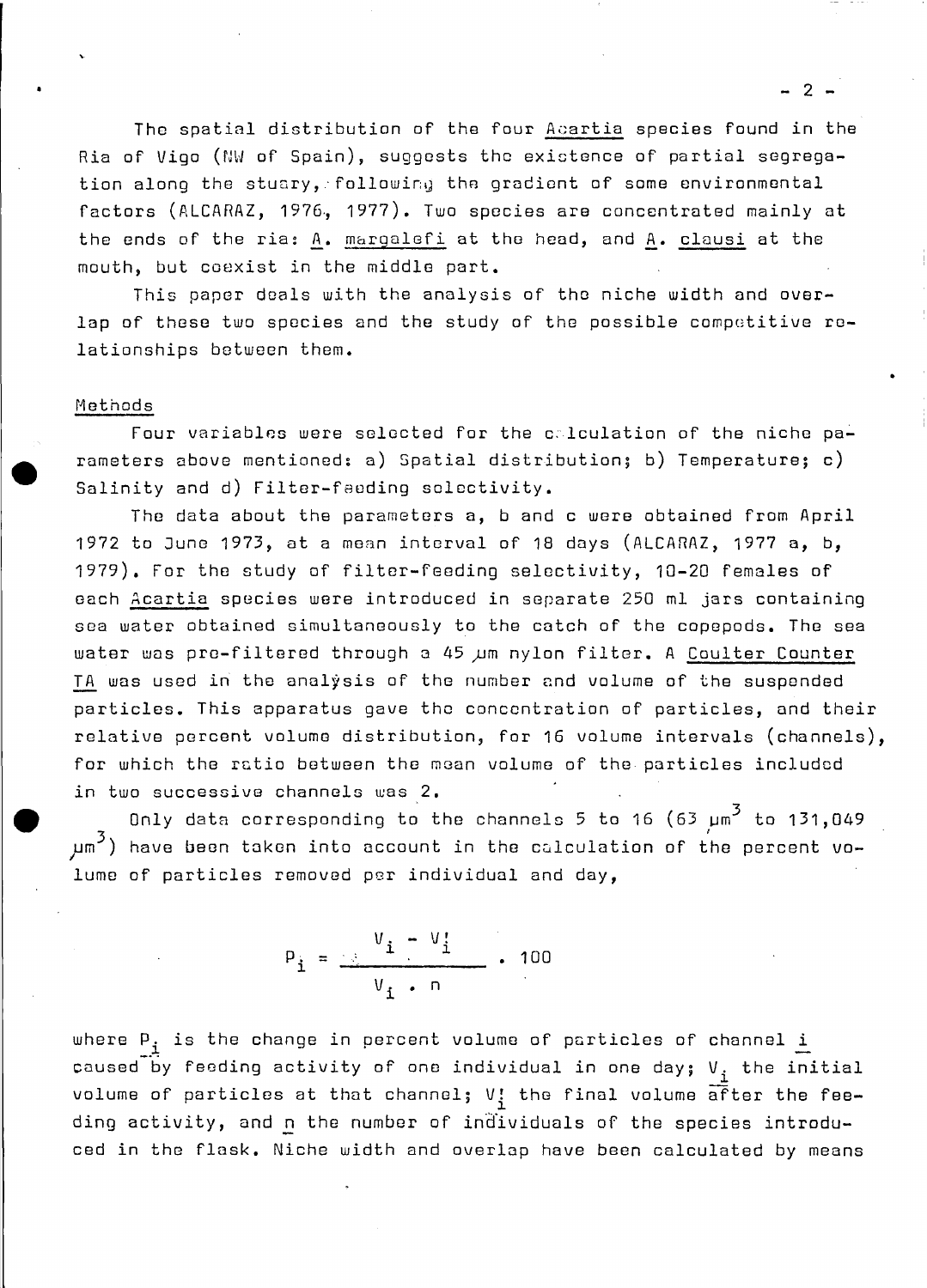of the formulae of LEVINS (1968):

iliche width 
$$
B_i = 1/\sum_{h=1}^{S} p^2
$$
 (1)

Notice overlap

\n
$$
\begin{array}{c}\n\alpha_{ij} = \sum_{h=1}^{S} p \cdot p \cdot B \\
\alpha_{ji} = \sum_{h=1}^{S} p \cdot P \cdot B \\
\alpha_{ji} = \sum_{h=1}^{S} p \cdot B \cdot B \\
\vdots\n\end{array}
$$
\n(2)

where  $B_i$  is the niche width of the species i;  $P_{ih}$  and  $P_{jh}$  the proportion of the species i or j found in a particular environmental condition h, or the proportion of the resourched exploited by the species i or j;  $\alpha_{ij}$  and  $\alpha_{ji}$ , the niche overlaps, can be assimilated to GAUSES's interaction coefficients.

#### Results

Because data of the firts three parameters  $(a, b and c)$  correspond to coexisting species, they will give estimations of post-competitive or "realized" niches, while data on filter-feeding selectivity  $(d)$  correspond to "virtual" or pre-competitive niches (HUTCHINSON, 1957). The values of niche width for A. margalefi and A. clausi, calculated by means of the expression (1) are listed in table I.

It is interesting to note that A. clausi has higher values for the three factors corresponding to post-interactive or "realized" niches (temperature, salinity and spatial distribution), while in the case of filter-feeding selectivity is A. margalefi the species with a wider niche.

The formulae (2) for the estimation of  $\mathcal{R}_{i,j}$  and  $\mathcal{R}_{ji}$  differ only in the niche with of the species  $\mathbb{N}_*$  and j, so they will give assimmetrical values of hich overlap unless  $B_i = B_i$ ; it is important to note that these expressions can give values of  $\triangle$ >1. (LEVINS, 1968, PIANKA, 1974). Results of niche overlap between A. margalefi and A. clausi are listed on table II.

As a consequence of the differences in niche width, the overlap (interaction) for A. clausi-A. margalefi is higher than for A. margalefi- A. clausi, in the case of realized niches, and vice-versa for filter-feeding selectivity.

 $3 -$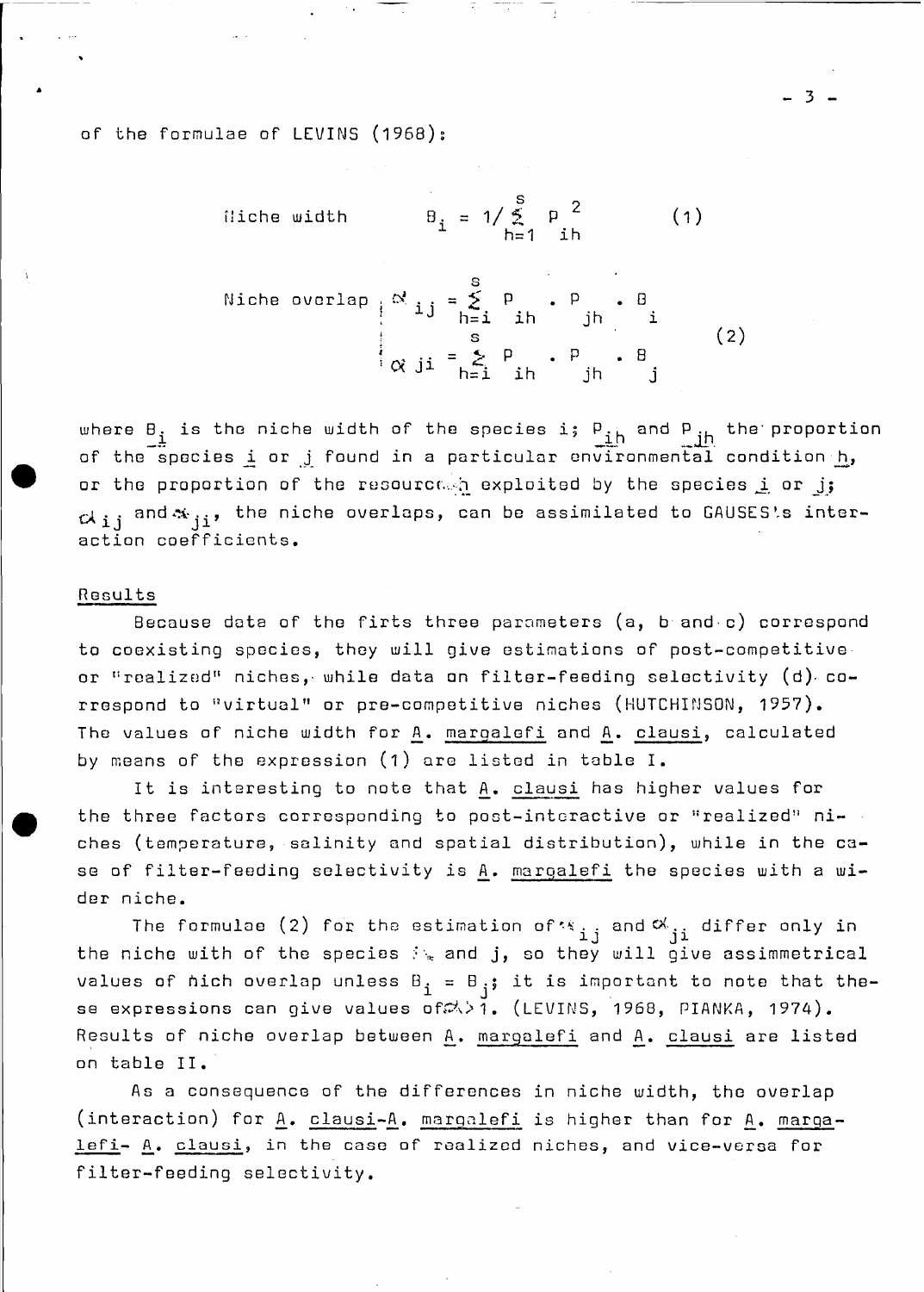#### Conclusions

وبالول المروضة وهارية

From the comparison of the niche width of the two species with respect to temperature, salinity and spatial distribution, it could be assumed that A. clausi is more euryoic than A. margalefi; notwithatanding, it must be taken into account the character of realized or post-interactive niches of the mentioned factors. In the case of a virtual niche, as in food selection, is A. margalefi the most euryoic species, as could be spected taking into account ist concentration in the inner part of the Ria, the area with the highest degree of ecological instability (ALCARAZ, 1977 a).

The assimmetry observed in the niche overlap of the two Acartia species (table II) is a consequence of their differences in nich width. The lowest overlap corresponds to spatial distribution, due to the segregation of the two species along the Ria (1979).

The existence of competitive relationships between A. clausi and A. margalefi (niche overlap) seems to have lead to the persistence of their spatial segregation throughout the year. The partitioning of the environment between both species is a consequence of their response to  $\overline{\phantom{a}}$ . different patterns in the temporal variability of the ecological factors.

| Table I.- Values of niches width of A. margalefi and A. clausi, corres-<br>ponding to the four selected variables, calculated by means |                           |  |  |  |
|----------------------------------------------------------------------------------------------------------------------------------------|---------------------------|--|--|--|
|                                                                                                                                        | of the expression $(1)$ . |  |  |  |

|                         | Temp. | Sal.                  | Spatial<br>distr. | Food selec. |
|-------------------------|-------|-----------------------|-------------------|-------------|
| $B_i$ , $A_i$ margalefi |       | $2.41$ $3.31$ $1.87$  |                   | 7.79        |
| $B_i$ , A. clausi       |       | $10.64$ $6.62$ $2.96$ |                   | 5.78        |

Table II.- Values of niche overlap between A. margalefi and A. clausi<br>corresponding to the four selected variables, calculated by means of the formulae (2).

|                                      | Temp. | Sal.  | distr. | Spatial Food selec. |
|--------------------------------------|-------|-------|--------|---------------------|
| $\alpha_{i,j}$ , A. marga.-A. clausi | 0.260 | 0.430 | 0.198  | 0,959               |
| v ii. A. clausi-A. marga.            | 1.149 | 0.860 | 0.313  | 0.723               |

 $\sim$